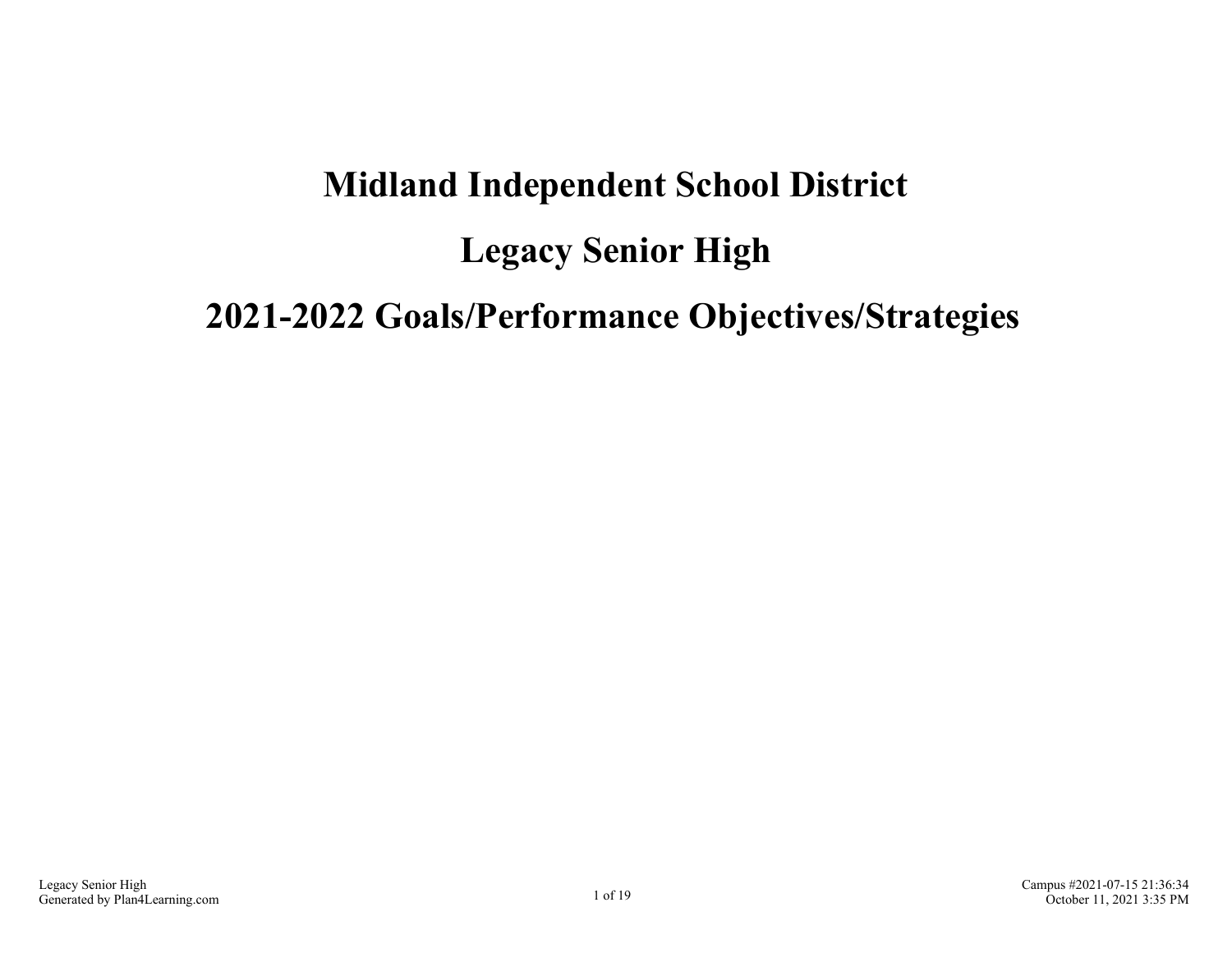## **Mission Statement**

All students will graduate prepared and ready for college or career.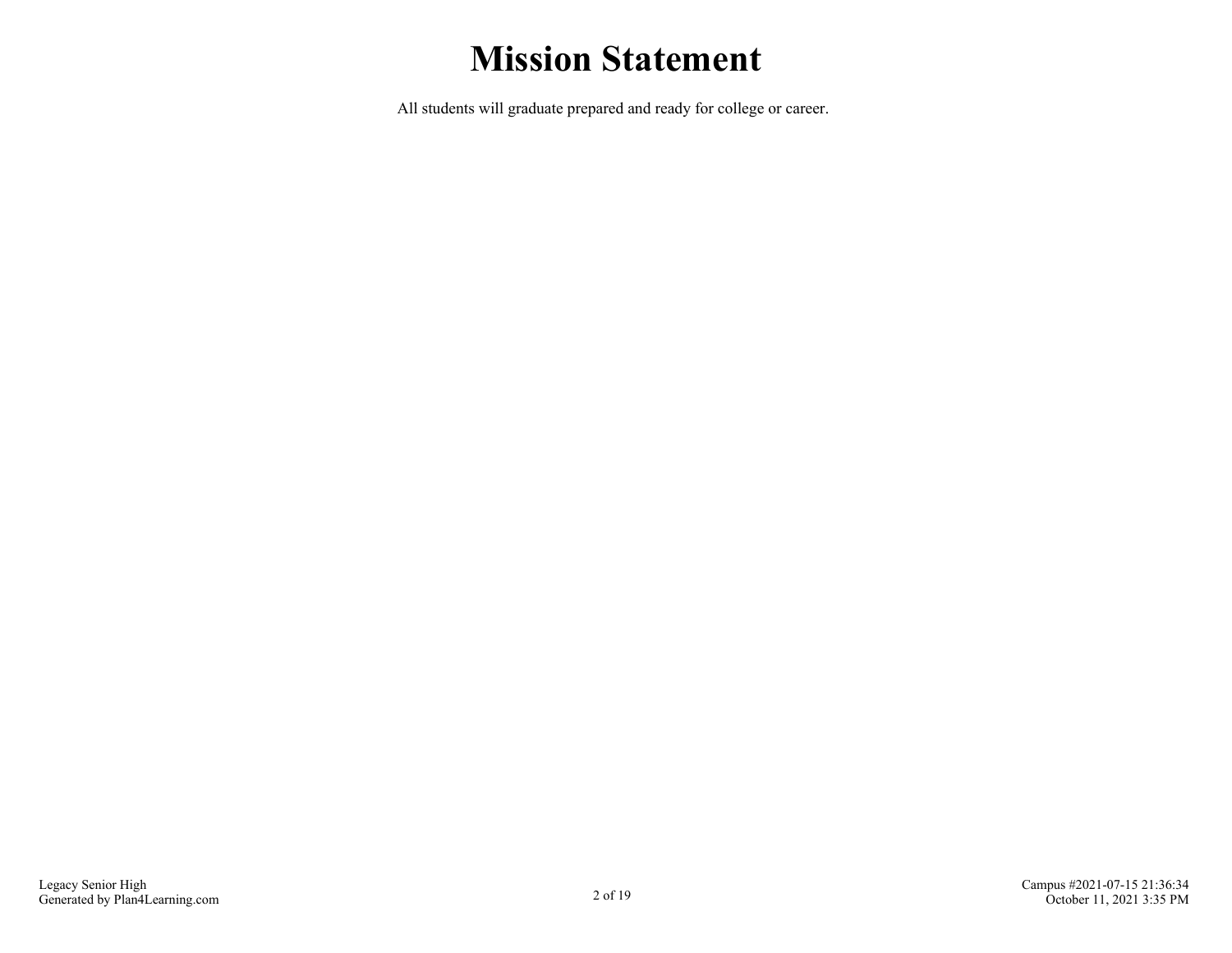### **Table of Contents**

| Goals                                                                  |  |
|------------------------------------------------------------------------|--|
| Goal 1: LHS will increase the performance of all students.             |  |
| Goal 2: LHS will close the achievement gap between all student groups. |  |
| Goal 3: The 4-year graduation rate for 2020-2021 will increase.        |  |
| Goal 4: LHS will ensure a safe and welcoming environment.              |  |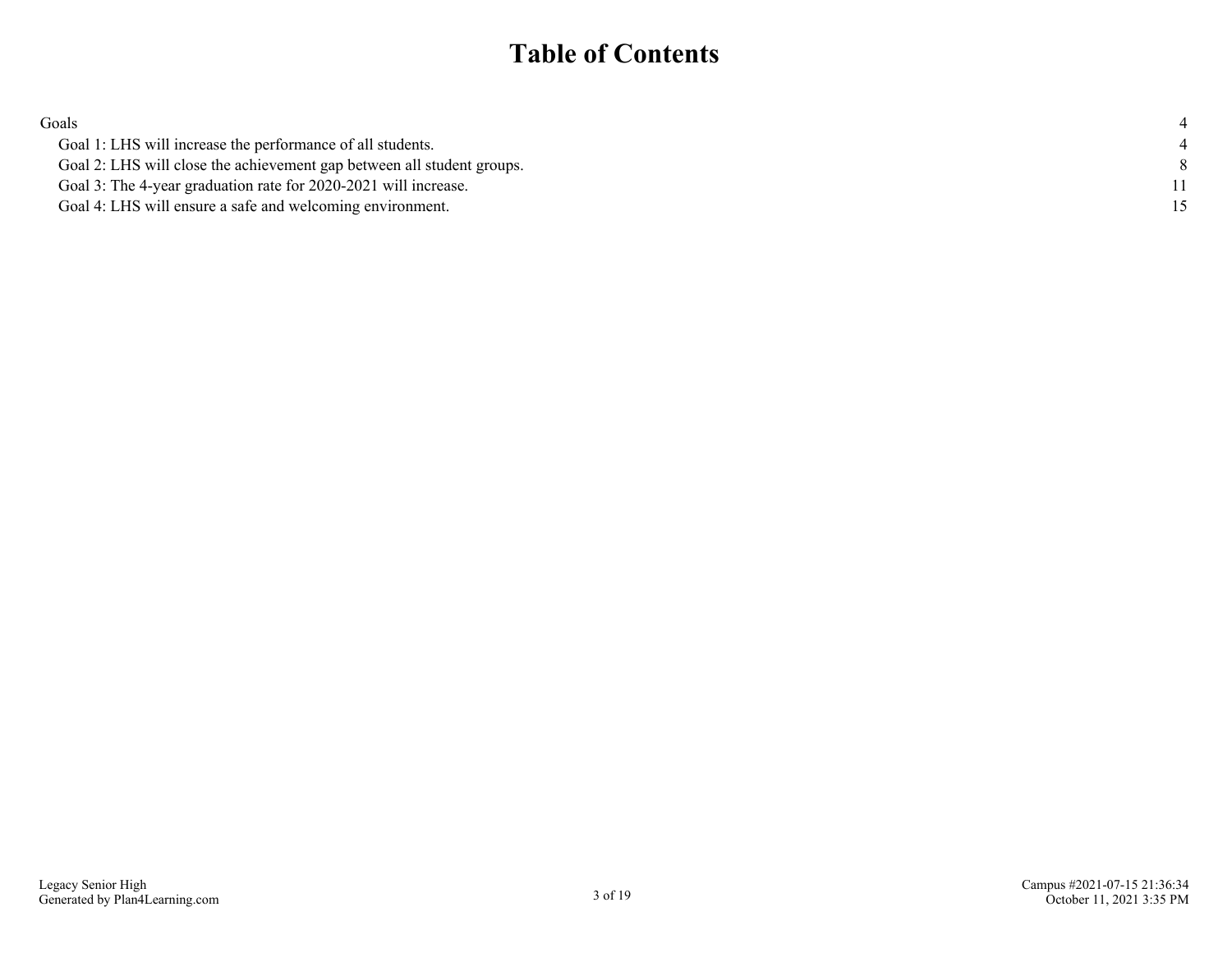### **Goals**

<span id="page-3-0"></span>**Goal 1:** LHS will increase the performance of all students.

**Performance Objective 1:** LHS will increase all EOC tested areas by 5% in the "MEETS" categories.

**Evaluation Data Sources:** 1. The PLC's will work to incorporate more EOC vocabulary and question stems, short answer response and written essays into their unit lessons to help students be more prepared.

2. Learning Targets will be focused on Standards

3. Student tracking forms- utilized after each unit test

4." Exemplars" will demonstrate students understanding of the standards for each unit.

| <b>Strategy 1 Details</b>                                                                                                                                                                                                                                                                                                                                                                                                                                                                                                                                                                                               | <b>Reviews</b> |                  |                |                  |
|-------------------------------------------------------------------------------------------------------------------------------------------------------------------------------------------------------------------------------------------------------------------------------------------------------------------------------------------------------------------------------------------------------------------------------------------------------------------------------------------------------------------------------------------------------------------------------------------------------------------------|----------------|------------------|----------------|------------------|
| <b>Strategy 1:</b> PLC's will use Know/Show charts to break down the standards, identify the gaps, and plan reteach or                                                                                                                                                                                                                                                                                                                                                                                                                                                                                                  |                | <b>Formative</b> |                | <b>Summative</b> |
| enrichment.<br>Strategy's Expected Result/Impact: Increased percent of students who are scoring at a higher level on<br>common assessments, achieve 3000 and interim assessments.<br>Staff Responsible for Monitoring: PLC Leader and PLC Admin<br><b>Title I Schoolwide Elements:</b> 2.4, 2.5, 2.6 - <b>TEA Priorities:</b> Build a foundation of reading and math,<br>Connect high school to career and college, Improve low-performing schools - ESF Levers: Lever 4: High-<br>Quality Curriculum, Lever 5: Effective Instruction - Comprehensive Support Strategy - Additional<br><b>Targeted Support Strategy</b> | <b>Nov</b>     | Jan              | Mar            | June             |
| <b>Strategy 2 Details</b>                                                                                                                                                                                                                                                                                                                                                                                                                                                                                                                                                                                               |                |                  | <b>Reviews</b> |                  |
| <b>Strategy 2:</b> Teachers will incorporate researched-based instructional strategies. (Lead4ward) (Teach like a Champion)                                                                                                                                                                                                                                                                                                                                                                                                                                                                                             |                | <b>Formative</b> |                | <b>Summative</b> |
| Strategy's Expected Result/Impact: Students will become more engaged in strategies                                                                                                                                                                                                                                                                                                                                                                                                                                                                                                                                      | <b>Nov</b>     | Jan              | Mar            | June             |
| <b>Staff Responsible for Monitoring: PLC, Admin, MCL's</b>                                                                                                                                                                                                                                                                                                                                                                                                                                                                                                                                                              |                |                  |                |                  |
| Title I Schoolwide Elements: 2.4, 2.5, 2.6 - TEA Priorities: Improve low-performing schools - ESF<br>Levers: Lever 4: High-Quality Curriculum, Lever 5: Effective Instruction                                                                                                                                                                                                                                                                                                                                                                                                                                           |                |                  |                |                  |
| <b>Funding Sources:</b> - 211 Title 1 - \$2,000                                                                                                                                                                                                                                                                                                                                                                                                                                                                                                                                                                         |                |                  |                |                  |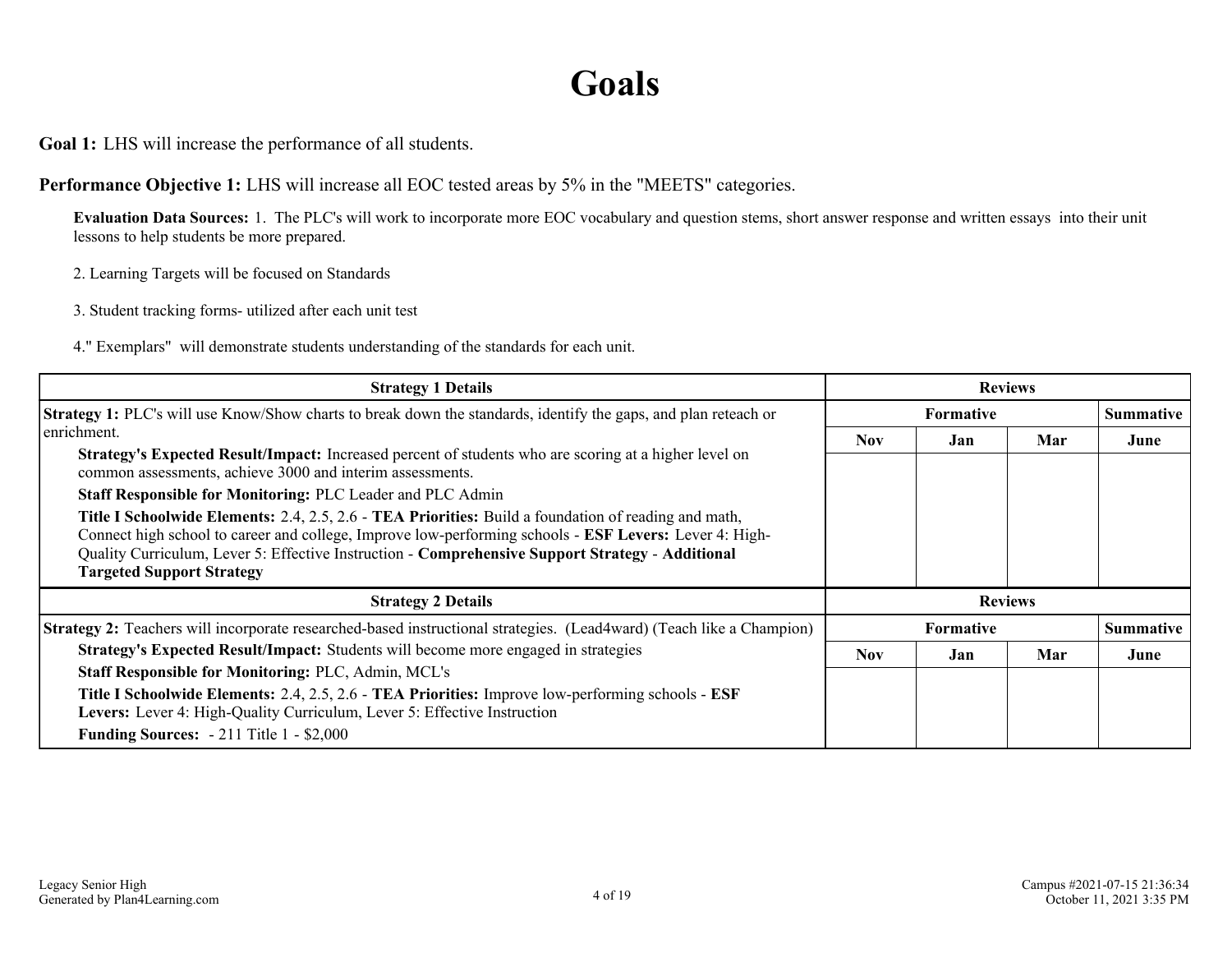| <b>Strategy 3 Details</b>                                                                                                                                                                                                                                                                                                                 | <b>Reviews</b> |             |                |                  |
|-------------------------------------------------------------------------------------------------------------------------------------------------------------------------------------------------------------------------------------------------------------------------------------------------------------------------------------------|----------------|-------------|----------------|------------------|
| Strategy 3: Legacy High School teachers will participate in on-going professional development in professional learning                                                                                                                                                                                                                    |                | Formative   |                | <b>Summative</b> |
| communities. (monthly by PLC leads and adminstration)                                                                                                                                                                                                                                                                                     | <b>Nov</b>     | Jan         | Mar            | June             |
| Strategy's Expected Result/Impact: PLC teams will become more efficient and understand the PLC<br>process, which will lead to improved tier I instruction.                                                                                                                                                                                |                |             |                |                  |
| <b>Staff Responsible for Monitoring: Admin, PLC Leads</b>                                                                                                                                                                                                                                                                                 |                |             |                |                  |
| Title I Schoolwide Elements: 2.4, 2.5, 2.6 - TEA Priorities: Recruit, support, retain teachers and<br>principals, Improve low-performing schools - ESF Levers: Lever 1: Strong School Leadership and<br>Planning, Lever 2: Effective, Well-Supported Teachers, Lever 4: High-Quality Curriculum, Lever 5:<br><b>Effective Instruction</b> |                |             |                |                  |
| Funding Sources: Professional Development - 211 Title 1 - \$12,000                                                                                                                                                                                                                                                                        |                |             |                |                  |
| <b>Strategy 4 Details</b>                                                                                                                                                                                                                                                                                                                 | <b>Reviews</b> |             |                |                  |
| <b>Strategy 4:</b> Teachers will incorporate technology in the classroom and to enhance student performance.                                                                                                                                                                                                                              | Formative      |             |                | <b>Summative</b> |
| Strategy's Expected Result/Impact: Teachers will be able to target student needs and prepare students for<br>college or career by incorporating technology in the classroom.                                                                                                                                                              | <b>Nov</b>     | Jan         | Mar            | June             |
| <b>Staff Responsible for Monitoring: Admin, Chairs</b>                                                                                                                                                                                                                                                                                    |                |             |                |                  |
| Title I Schoolwide Elements: 2.4, 2.5, 2.6 - TEA Priorities: Connect high school to career and college -<br>ESF Levers: Lever 4: High-Quality Curriculum, Lever 5: Effective Instruction                                                                                                                                                  |                |             |                |                  |
| <b>Funding Sources:</b> - 211 Title 1 - \$10,000                                                                                                                                                                                                                                                                                          |                |             |                |                  |
| <b>Strategy 5 Details</b>                                                                                                                                                                                                                                                                                                                 |                |             | <b>Reviews</b> |                  |
| Strategy 5: Lee High School will participate in Opportunity Culture. This program will provide content specific                                                                                                                                                                                                                           |                | Formative   |                | <b>Summative</b> |
| coaches to develop and grow our teachers.                                                                                                                                                                                                                                                                                                 | <b>Nov</b>     | <b>Jan</b>  | Mar            | June             |
| Strategy's Expected Result/Impact: Create master teachers in content areas                                                                                                                                                                                                                                                                |                |             |                |                  |
| <b>Staff Responsible for Monitoring: Admin</b>                                                                                                                                                                                                                                                                                            |                |             |                |                  |
| Title I Schoolwide Elements: 2.4, 2.5, 2.6 - TEA Priorities: Recruit, support, retain teachers and<br>principals, Improve low-performing schools - ESF Levers: Lever 1: Strong School Leadership and                                                                                                                                      |                |             |                |                  |
| Planning, Lever 2: Effective, Well-Supported Teachers, Lever 3: Positive School Culture, Lever 5: Effective<br>Instruction                                                                                                                                                                                                                |                |             |                |                  |
| Accomplished<br>Continue/Modify<br>No Progress<br>100%                                                                                                                                                                                                                                                                                    |                | Discontinue |                |                  |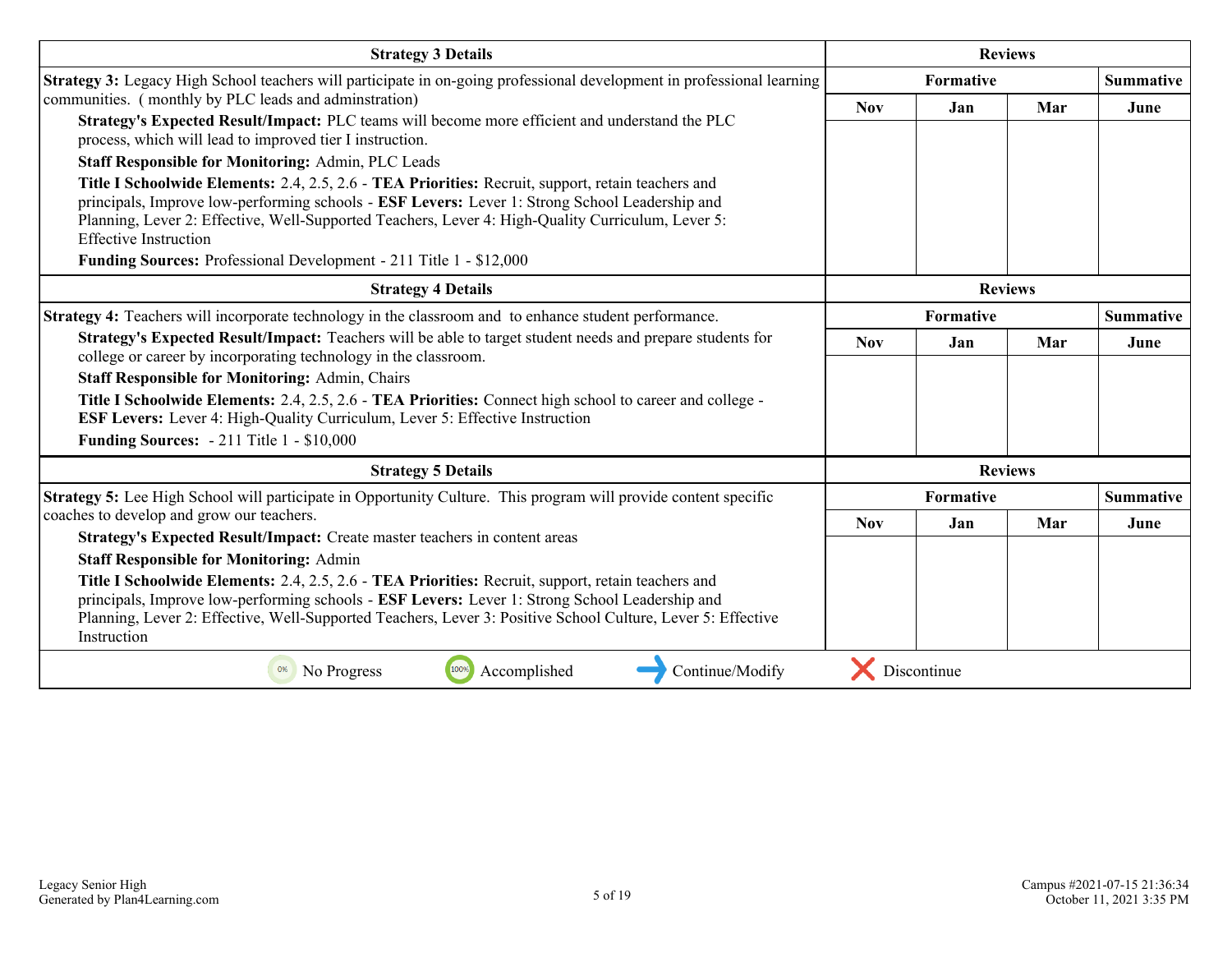**Goal 1:** LHS will increase the performance of all students.

#### **Performance Objective 2:** Increase student attendance from 88% to 94%.

**Evaluation Data Sources:** Attendance rate by cycle

| <b>Strategy 1 Details</b>                                                                                                   | <b>Reviews</b> |                  |                |                  |
|-----------------------------------------------------------------------------------------------------------------------------|----------------|------------------|----------------|------------------|
| <b>Strategy 1:</b> Utilize communities in school to help increase attendance.                                               |                | <b>Formative</b> |                |                  |
| Strategy's Expected Result/Impact: Increase communication with families.                                                    | <b>Nov</b>     | Jan              | Mar            | June             |
| <b>Staff Responsible for Monitoring: CIS, Admin</b>                                                                         |                |                  |                |                  |
| Title I Schoolwide Elements: 3.2                                                                                            |                |                  |                |                  |
| <b>Strategy 2 Details</b>                                                                                                   |                |                  | <b>Reviews</b> |                  |
| <b>Strategy 2:</b> LHS will create an attendance team that will help mentor and monitor students with attendance issues per | Formative      |                  |                | <b>Summative</b> |
| lsix weeks.                                                                                                                 | Nov.           | Jan              | Mar            | June             |
| Strategy's Expected Result/Impact: Increased parental involvement, more students being held accountable.                    |                |                  |                |                  |
| <b>Staff Responsible for Monitoring: Assistant Principals, counselors</b>                                                   |                |                  |                |                  |
| Title I Schoolwide Elements: 2.5, 2.6                                                                                       |                |                  |                |                  |
| <b>Strategy 3 Details</b>                                                                                                   |                |                  | <b>Reviews</b> |                  |
| Strategy 3: Create incentives for students who have meet the expectations for attendance, tardies and grades.               |                | <b>Formative</b> |                | <b>Summative</b> |
| Strategy's Expected Result/Impact: attend 94% of the time, less than 5 tardies a six weeks. Maintain<br>passing grades.     | <b>Nov</b>     | Jan              | Mar            | June             |
| <b>Staff Responsible for Monitoring: teachers, administration</b>                                                           |                |                  |                |                  |
|                                                                                                                             |                |                  |                |                  |
| Accomplished<br>Continue/Modify<br>0%<br>No Progress<br>100%                                                                |                | Discontinue      |                |                  |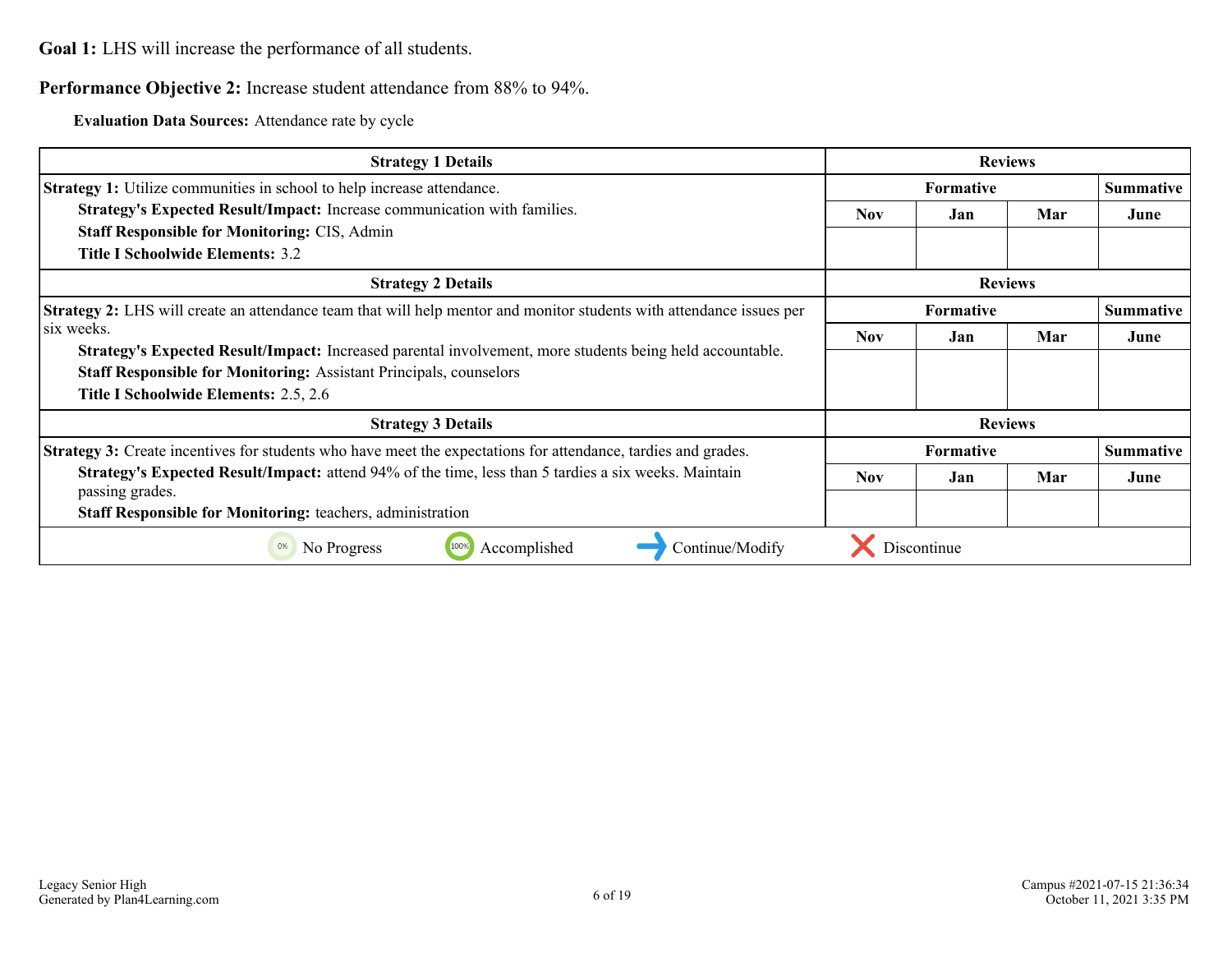**Goal 1:** LHS will increase the performance of all students.

**Performance Objective 3:** Staff development opportunities will be provided to teachers to help them grow professionally based upon their T-Tess goals.

**Evaluation Data Sources:** T-Tess Evaluations, goals submitted, student assessment

| <b>Strategy 1 Details</b>                                                                                                                                                               | <b>Reviews</b> |                  |                  |      |
|-----------------------------------------------------------------------------------------------------------------------------------------------------------------------------------------|----------------|------------------|------------------|------|
| <b>Strategy 1:</b> Staff development will be based on teacher needs and aligned to T-Tess goals. Outside professional                                                                   |                | <b>Formative</b> | <b>Summative</b> |      |
| development will be approved based on campus and t-tess goals.                                                                                                                          | <b>Nov</b>     | Jan              | Mar              | June |
| Strategy's Expected Result/Impact: Improve instruction and increase the performance of all students.                                                                                    |                |                  |                  |      |
| <b>Staff Responsible for Monitoring: Admin, chairs</b>                                                                                                                                  |                |                  |                  |      |
| Title I Schoolwide Elements: 2.4, 2.5, 2.6 - ESF Levers: Lever 1: Strong School Leadership and Planning,<br>Lever 2: Effective, Well-Supported Teachers, Lever 5: Effective Instruction |                |                  |                  |      |
| <b>Funding Sources:</b> $-211$ Title 1 $-$ \$5,000                                                                                                                                      |                |                  |                  |      |
| Continue/Modify<br>Accomplished<br>No Progress                                                                                                                                          |                | Discontinue      |                  |      |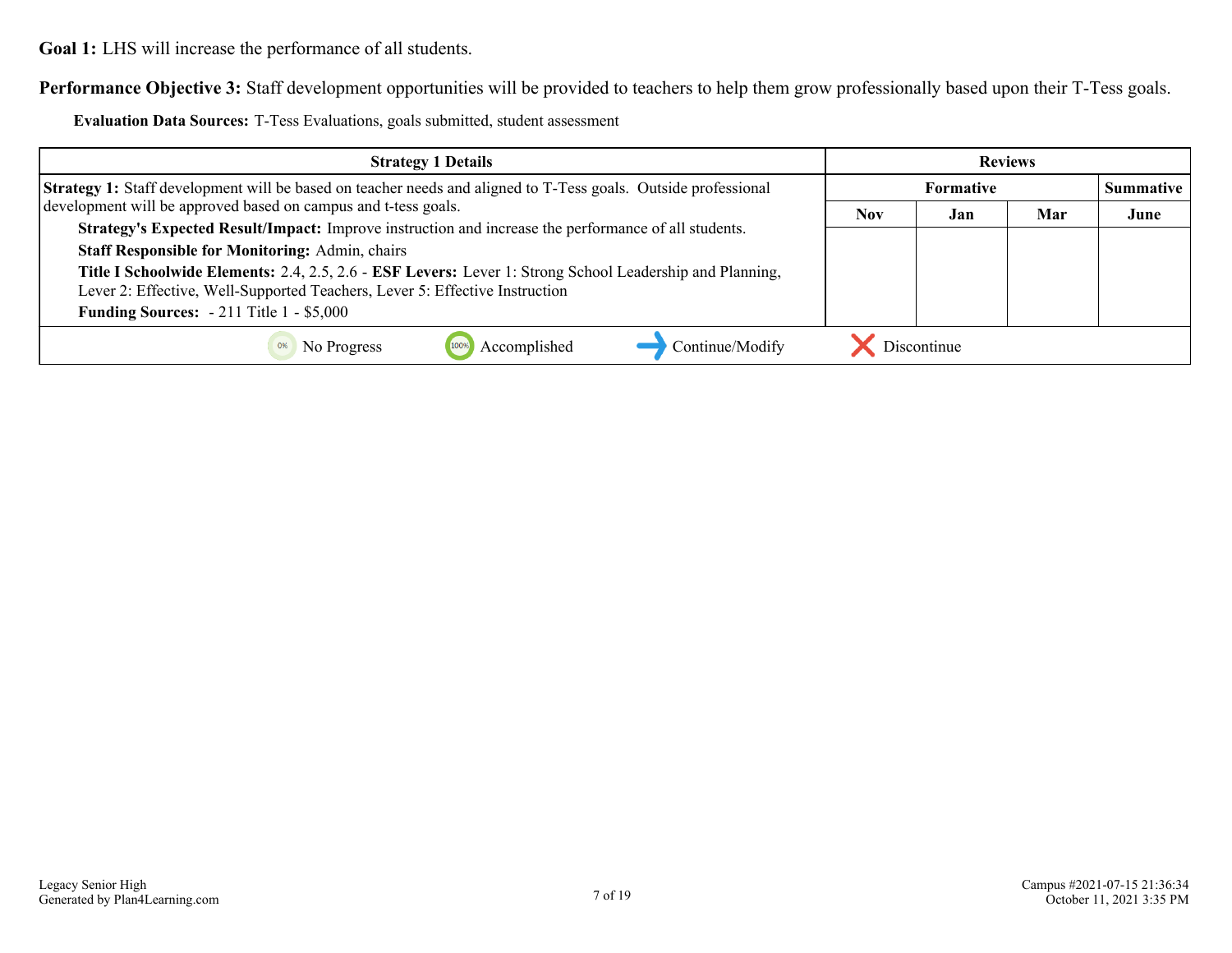**Goal 1:** LHS will increase the performance of all students.

**Performance Objective 4:** Tested subjects will have scheduled collaboration time to plan CFA's, analyze data, and discuss best practices.

**Evaluation Data Sources:** PLC Agenda, Sign-In Sheets, Master schedule

| <b>Strategy 1 Details</b>                                                                                                                                                                                                                                                                                                                 | <b>Reviews</b>   |             |     |                  |
|-------------------------------------------------------------------------------------------------------------------------------------------------------------------------------------------------------------------------------------------------------------------------------------------------------------------------------------------|------------------|-------------|-----|------------------|
| <b>Strategy 1:</b> Biology, English II and US History will meet 2 days a week to collaborate. All other subjects will meet                                                                                                                                                                                                                | <b>Formative</b> |             |     | <b>Summative</b> |
| l once a week.                                                                                                                                                                                                                                                                                                                            | <b>Nov</b>       | Jan         | Mar | June             |
| Strategy's Expected Result/Impact: Teams will be able to unpack standards, create lessons, create common<br>assessments and higher thinking lessons to increase performance of all students.                                                                                                                                              |                  |             |     |                  |
| Staff Responsible for Monitoring: Admin, PLC leads, chairs                                                                                                                                                                                                                                                                                |                  |             |     |                  |
| Title I Schoolwide Elements: 2.4, 2.5, 2.6 - TEA Priorities: Recruit, support, retain teachers and<br>principals, Improve low-performing schools - <b>ESF Levers:</b> Lever 1: Strong School Leadership and<br>Planning, Lever 2: Effective, Well-Supported Teachers, Lever 3: Positive School Culture, Lever 5: Effective<br>Instruction |                  |             |     |                  |
| Accomplished<br>Continue/Modify<br>No Progress<br>0%                                                                                                                                                                                                                                                                                      |                  | Discontinue |     |                  |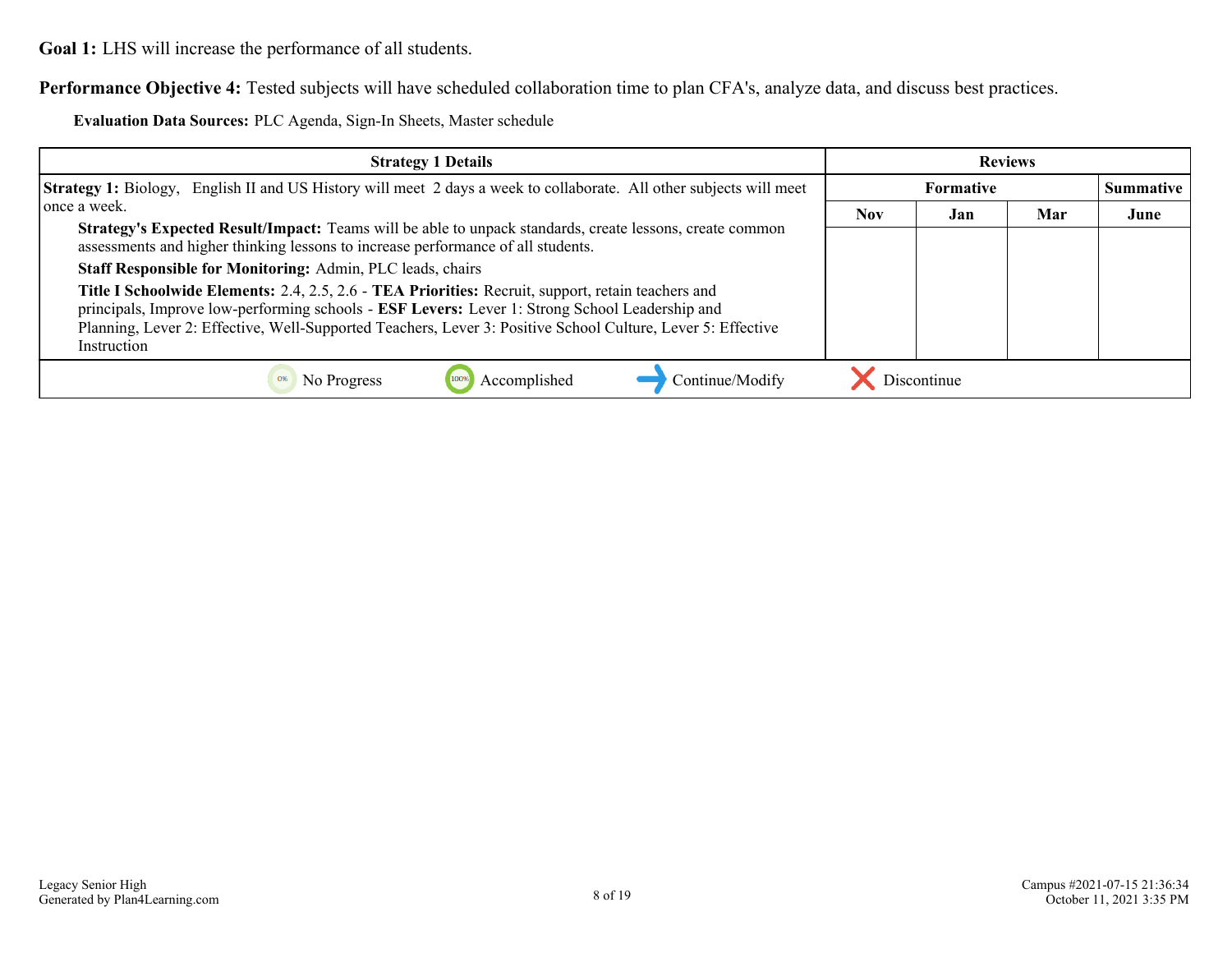<span id="page-8-0"></span>**Goal 2:** LHS will close the achievement gap between all student groups.

**Performance Objective 1:** Provide targeted instruction and interventions to the following student groups:

-Eco Disadvantaged -ELL

-Special Education

-African American

**Evaluation Data Sources:** CFA Data, District Benchmarks

| <b>Strategy 1 Details</b>                                                                                                                                                     |            | <b>Reviews</b> |                  |                  |
|-------------------------------------------------------------------------------------------------------------------------------------------------------------------------------|------------|----------------|------------------|------------------|
| Strategy 1: Students that perform below passing standards on summative assessments will be provided reteach                                                                   |            | Formative      |                  |                  |
| opportunities.                                                                                                                                                                | <b>Nov</b> | Jan            | Mar              | June             |
| Strategy's Expected Result/Impact: Special population students will get targeted instruction based on their<br>gaps in learning.                                              |            |                |                  |                  |
| <b>Staff Responsible for Monitoring: Department Chairs, Administration</b>                                                                                                    |            |                |                  |                  |
| Title I Schoolwide Elements: 2.4, 2.5, 2.6 - TEA Priorities: Improve low-performing schools - ESF<br>Levers: Lever 4: High-Quality Curriculum, Lever 5: Effective Instruction |            |                |                  |                  |
| <b>Strategy 2 Details</b>                                                                                                                                                     |            |                | <b>Reviews</b>   |                  |
| Strategy 2: Students identified as LEP will receive ELL services and additional support to ensure academic success.                                                           | Formative  |                |                  | <b>Summative</b> |
| <b>Strategy's Expected Result/Impact: Increased performance</b>                                                                                                               | <b>Nov</b> | Jan            | Mar              | June             |
| Staff Responsible for Monitoring: EL Counselor, EL Teachers, Admin                                                                                                            |            |                |                  |                  |
| Title I Schoolwide Elements: 2.4, 2.5, 2.6 - ESF Levers: Lever 4: High-Quality Curriculum, Lever 5:<br><b>Effective Instruction</b>                                           |            |                |                  |                  |
| <b>Strategy 3 Details</b>                                                                                                                                                     |            |                | <b>Reviews</b>   |                  |
| Strategy 3: During Intercession Weeks students who fall below passing standards will attend fall and or spring to                                                             | Formative  |                | <b>Summative</b> |                  |
| recover grades to avoid loss of credit. (including ELL, SPED)                                                                                                                 | <b>Nov</b> | Jan            | Mar              | June             |
| Strategy's Expected Result/Impact: regain credit, receive remediation to improve EOC scores<br>Staff Responsible for Monitoring: teachers, MCLs and administration            |            |                |                  |                  |
| <b>Strategy 4 Details</b>                                                                                                                                                     |            |                | <b>Reviews</b>   |                  |
| <b>Strategy 4:</b> Utilize MCL master teachers (Opportunity Culture) to conduct pull outs with struggling students in the                                                     |            | Formative      |                  | <b>Summative</b> |
| areas of ELA II, Geometry and Biology.                                                                                                                                        | <b>Nov</b> | Jan            | Mar              | June             |
| Strategy's Expected Result/Impact: improve EOC scores, six weeks grades and credit retention<br>Staff Responsible for Monitoring: MCL, dept chairs and administration         |            |                |                  |                  |
| Accomplished<br>100%<br>Continue/Modify<br>0%<br>No Progress                                                                                                                  |            | Discontinue    |                  |                  |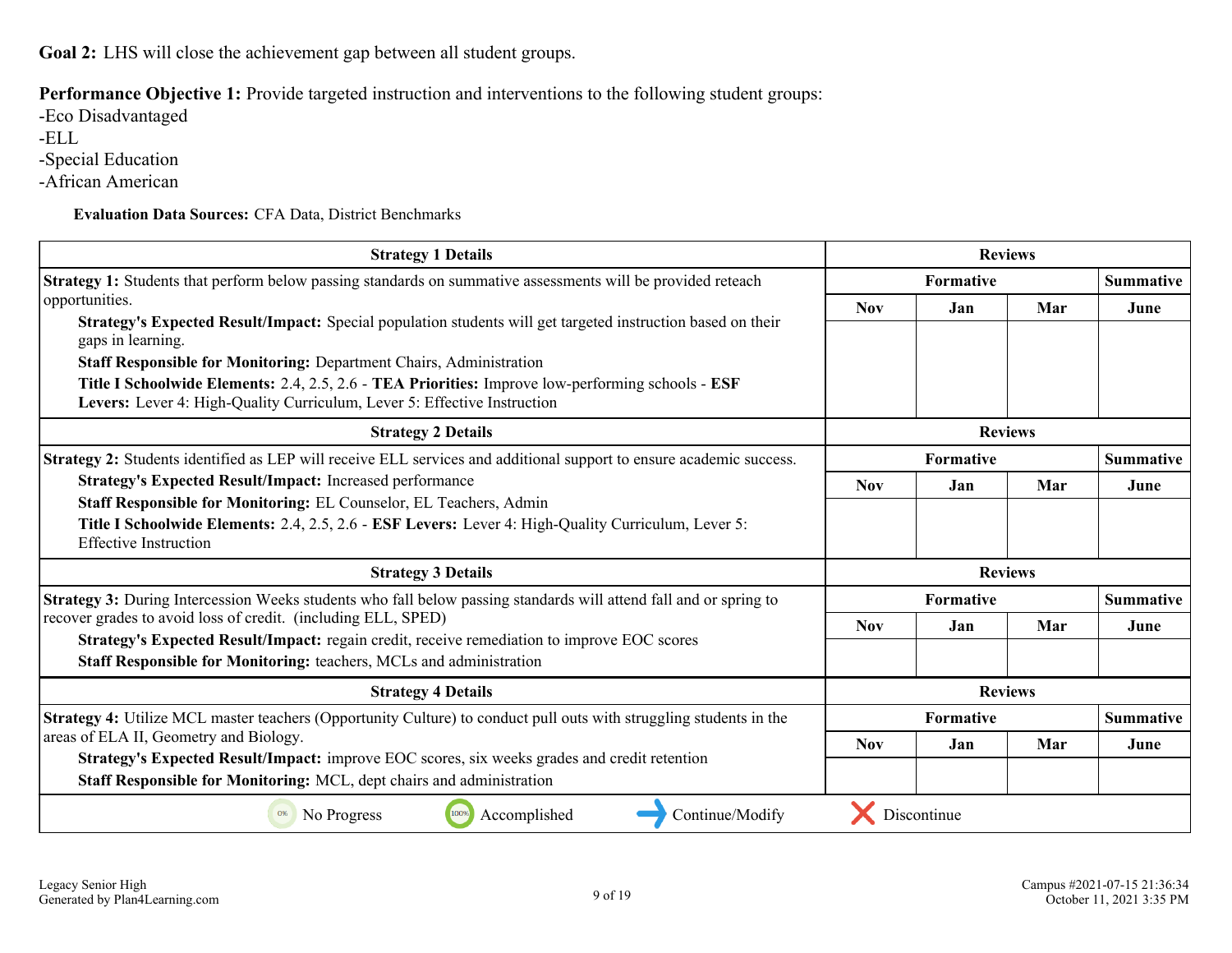**Goal 2:** LHS will close the achievement gap between all student groups.

**Performance Objective 2:** Students identified in Special Education will be appropriately placed according to their educational needs and receive targeted instruction to ensure success.

**Evaluation Data Sources:** ARD, Accommodations

| <b>Strategy 1 Details</b>                                                                                                                             | <b>Reviews</b>   |             |                |                  |
|-------------------------------------------------------------------------------------------------------------------------------------------------------|------------------|-------------|----------------|------------------|
| <b>Strategy 1:</b> SPED teachers will monitor student performance every 3 weeks.                                                                      | <b>Formative</b> |             |                | <b>Summative</b> |
| Strategy's Expected Result/Impact: SPED teachers will be able to identify students that are struggling and<br>coordinate the appropriate remediation. | <b>Nov</b>       | Jan         | Mar            | June             |
| Staff Responsible for Monitoring: SPED Lead Teacher, SPED counselor                                                                                   |                  |             |                |                  |
| Title I Schoolwide Elements: 2.4, 2.5, 2.6                                                                                                            |                  |             |                |                  |
| <b>Strategy 2 Details</b>                                                                                                                             |                  |             | <b>Reviews</b> |                  |
| <b>Strategy 2:</b> Legacy High School special education teachers will implement co-teach models to better serve our Special                           | <b>Formative</b> |             |                | <b>Summative</b> |
| Education students.                                                                                                                                   | <b>Nov</b>       | Jan         | Mar            | June             |
| Strategy's Expected Result/Impact: Improve instruction in all co-teach classrooms and resource<br>classrooms.                                         |                  |             |                |                  |
| <b>Staff Responsible for Monitoring: Admin, SPED department</b>                                                                                       |                  |             |                |                  |
| Title I Schoolwide Elements: 2.4, 2.5, 2.6 - ESF Levers: Lever 1: Strong School Leadership and Planning,                                              |                  |             |                |                  |
| Lever 2: Effective, Well-Supported Teachers, Lever 4: High-Quality Curriculum, Lever 5: Effective                                                     |                  |             |                |                  |
| Instruction                                                                                                                                           |                  |             |                |                  |
| 0%<br>Accomplished<br>Continue/Modify<br>No Progress<br>100%                                                                                          |                  | Discontinue |                |                  |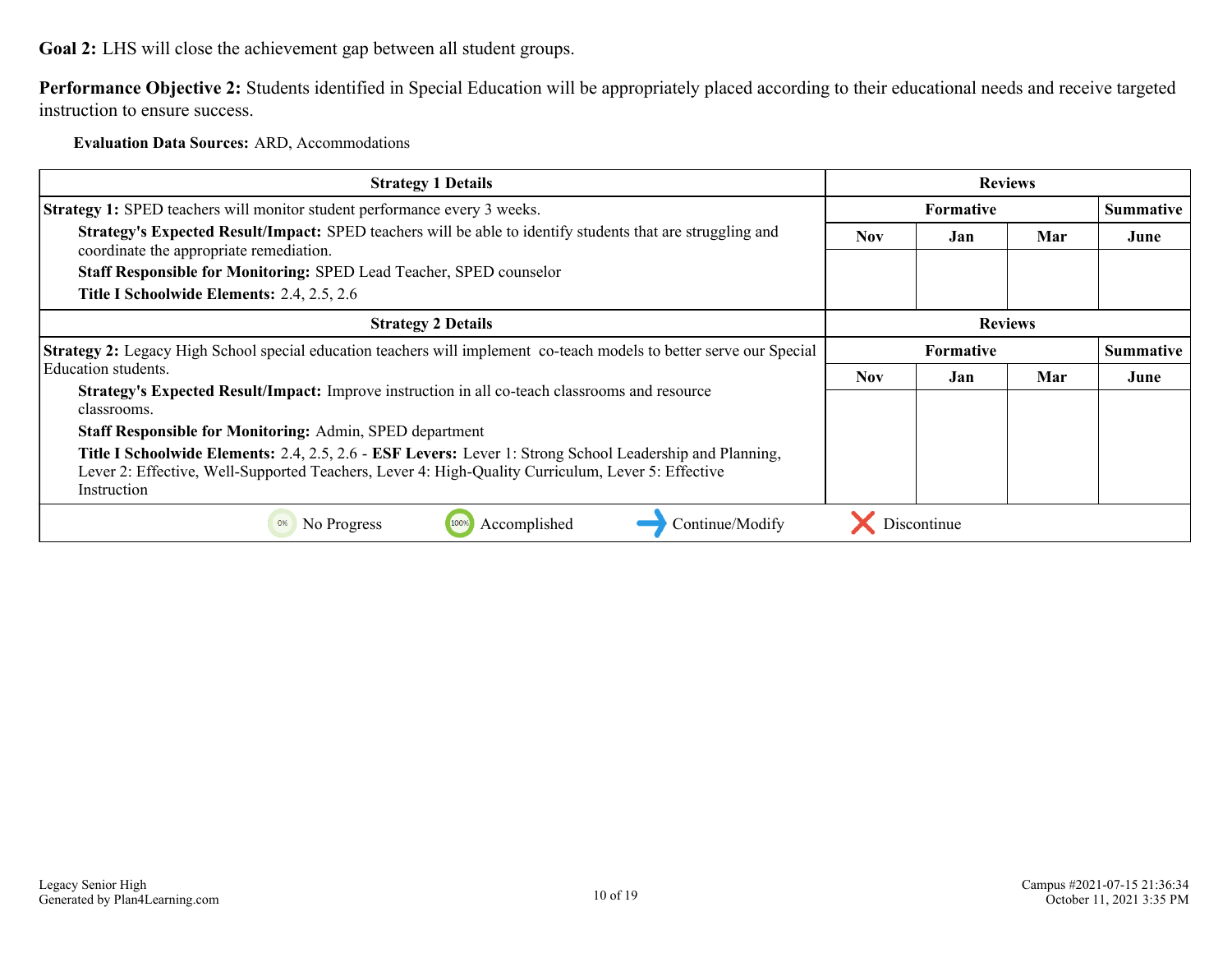**Goal 2:** LHS will close the achievement gap between all student groups.

**Performance Objective 3:** LHS will utilize communities and school and XY zone to work with at-risk students to help increase attendance and performance in the classroom.

**Evaluation Data Sources:** CIS caseload, parent contacts

| <b>Strategy 1 Details</b>                                                                                                                       | <b>Reviews</b> |                  |     |                  |
|-------------------------------------------------------------------------------------------------------------------------------------------------|----------------|------------------|-----|------------------|
| Strategy 1: CIS will help coordinate tutorials, contact parents, and organize parent-teacher conferences.                                       |                | <b>Formative</b> |     | <b>Summative</b> |
| Strategy's Expected Result/Impact: At-risk students will have a mentor on campus to help monitor and<br>bridge the gap between home and campus. | Nov            | Jan              | Mar | June             |
| <b>Staff Responsible for Monitoring: CIS</b>                                                                                                    |                |                  |     |                  |
| <b>Title I Schoolwide Elements: 2.4, 2.5, 2.6, 3.1, 3.2</b>                                                                                     |                |                  |     |                  |
| Continue/Modify<br>Accomplished<br>No Progress                                                                                                  |                | Discontinue      |     |                  |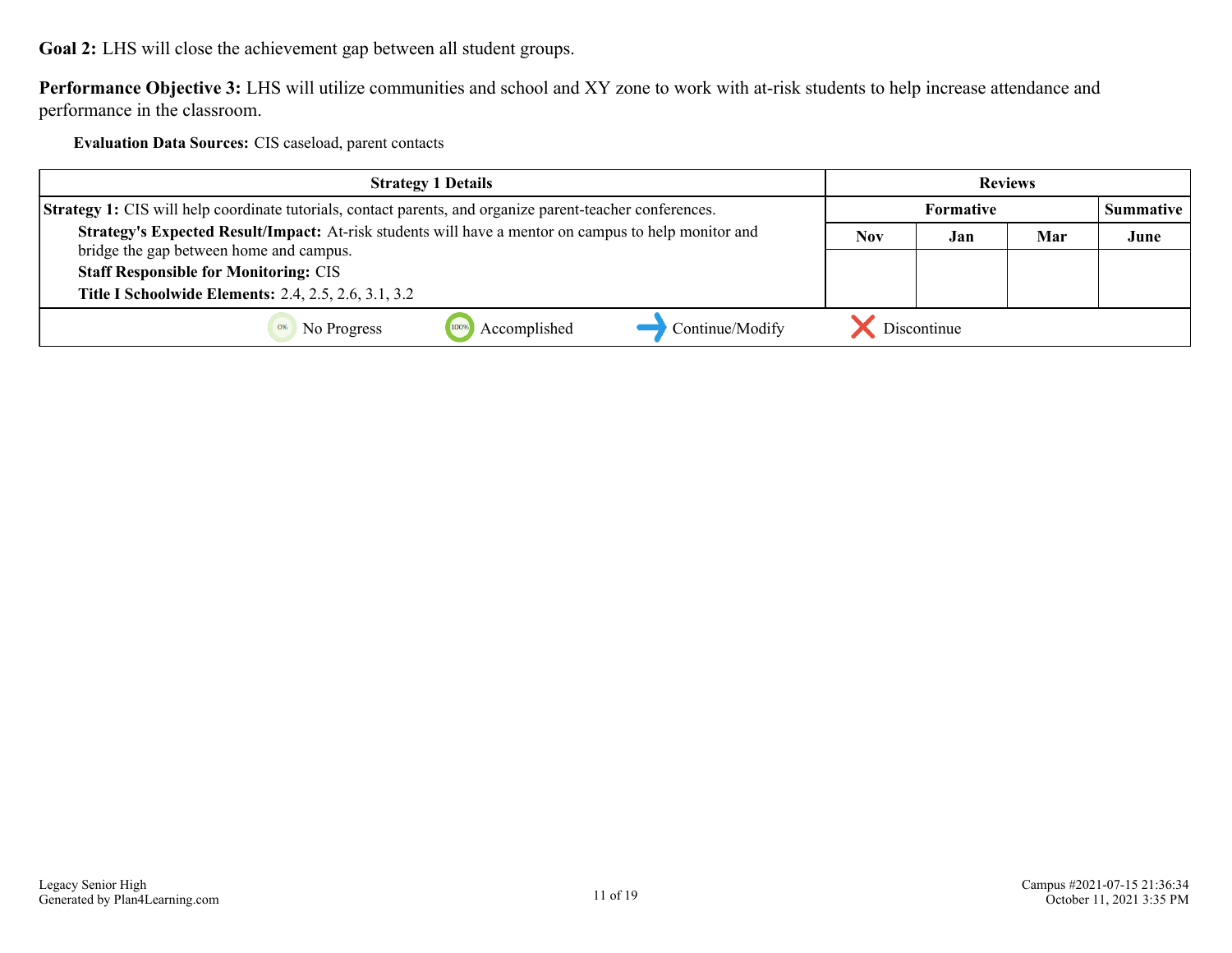<span id="page-11-0"></span>**Performance Objective 1:** LHS will increase the graduation rate for ECOdis, Spec ED and EL's by 3%.

#### **HB3 Goal**

**Evaluation Data Sources:** Identify by September 30, 2019, the seniors who are at-risk for graduation and develop and share an individual plan for their graduation. Review the plan and status of identified seniors and assess the progress made towards their goal by January 18, 2020. Adjustments for the spring will be made based on success at this time.

| <b>Strategy 1 Details</b>                                                                                                                                                           | <b>Reviews</b>   |                  |                |                  |
|-------------------------------------------------------------------------------------------------------------------------------------------------------------------------------------|------------------|------------------|----------------|------------------|
| <b>Strategy 1:</b> Pre-IGC meetings will be held in the fall to discuss necessary requirements to graduate with seniors who                                                         |                  | <b>Formative</b> |                | <b>Summative</b> |
| are behind on credits and EOC passed tests.                                                                                                                                         | <b>Nov</b>       | Jan              | Mar            | June             |
| <b>Strategy's Expected Result/Impact:</b> ensure students are on pace to meet all graduation requirements<br>Staff Responsible for Monitoring: administration, counselors, teachers |                  |                  |                |                  |
| <b>Strategy 2 Details</b>                                                                                                                                                           |                  |                  | <b>Reviews</b> |                  |
| <b>Strategy 2:</b> Grade recovery implemented by six weeks                                                                                                                          | <b>Formative</b> |                  |                | <b>Summative</b> |
| Strategy's Expected Result/Impact: Assure students are acquiring credits and staying on pace to graduate<br>with their co-hort                                                      | <b>Nov</b>       | Jan              | Mar            | June             |
| <b>Staff Responsible for Monitoring: teachers, dept chairs, adminitration</b>                                                                                                       |                  |                  |                |                  |
| <b>Strategy 3 Details</b>                                                                                                                                                           |                  |                  | <b>Reviews</b> |                  |
| <b>Strategy 3: Credit recovery by six weeks</b>                                                                                                                                     |                  | Formative        |                | <b>Summative</b> |
| Strategy's Expected Result/Impact: Assure students are acquiring credits and staying on pace to graduate<br>with their co-hort                                                      | <b>Nov</b>       | Jan              | Mar            | June             |
| Staff Responsible for Monitoring: teachers, dept chairs, administration                                                                                                             |                  |                  |                |                  |
| Accomplished<br>Continue/Modify<br>No Progress<br>100%<br>0%                                                                                                                        |                  | Discontinue      |                |                  |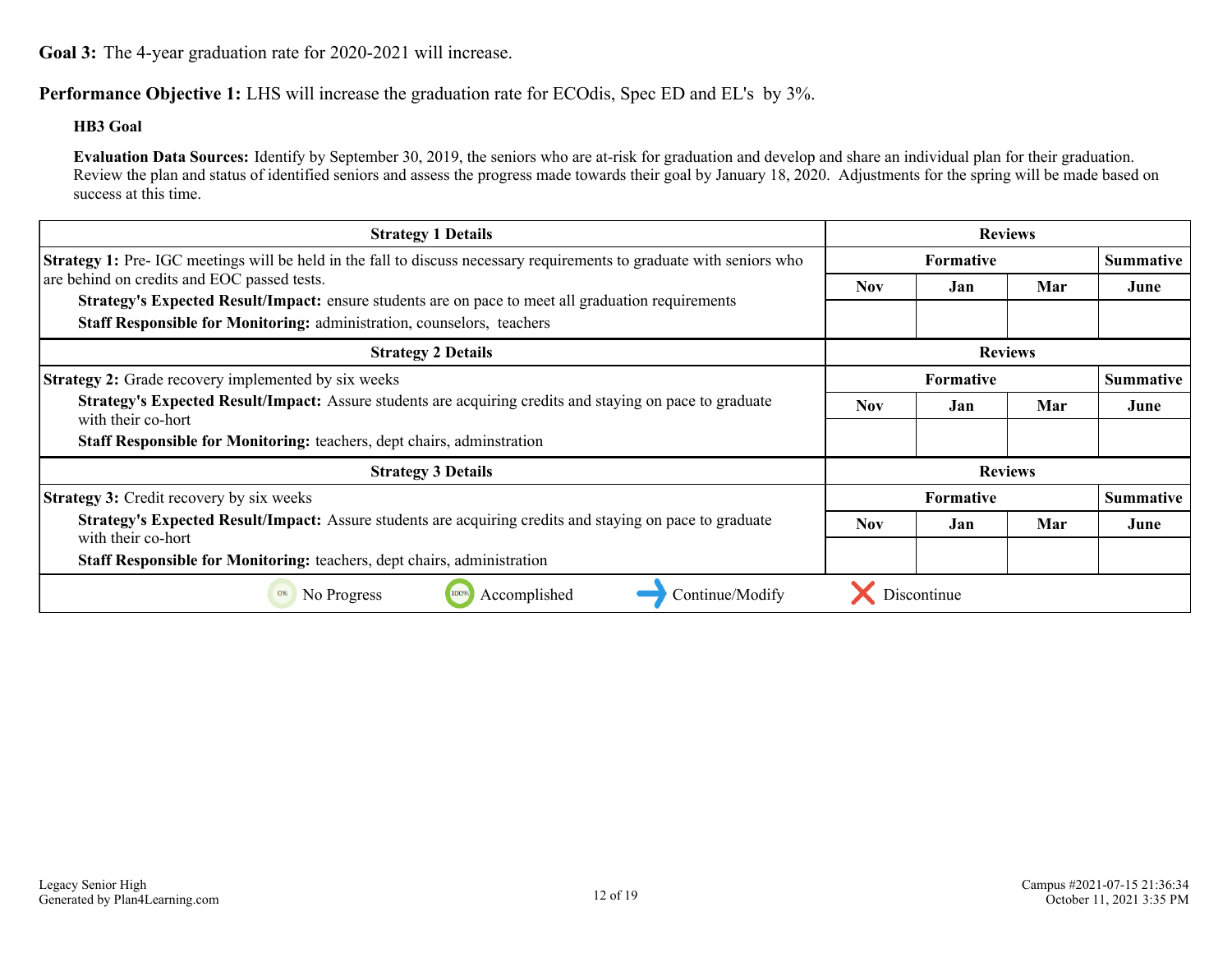**Performance Objective 2:** The percentage of second-year high school students earning 6 or more credits will increase to 77%.

**HB3 Goal**

**Evaluation Data Sources:** Credits, failure rates, credit recovery

| <b>Strategy 1 Details</b>                                                                                               |            | <b>Reviews</b> |                |                  |
|-------------------------------------------------------------------------------------------------------------------------|------------|----------------|----------------|------------------|
| <b>Strategy 1:</b> The collegiate coach will create a data room to track the progress of students and department goals. |            | Formative      |                |                  |
| Strategy's Expected Result/Impact: Allow teachers to focus on students that are not on track or making<br>progress.     | <b>Nov</b> | Jan            | Mar            | June             |
| <b>Staff Responsible for Monitoring: Admin, chairs</b>                                                                  |            |                |                |                  |
| Title I Schoolwide Elements: 2.4, 2.5, 2.6                                                                              |            |                |                |                  |
| <b>Strategy 2 Details</b>                                                                                               |            |                | <b>Reviews</b> |                  |
| Strategy 2: Create a grade recovery system by department by six weeks.                                                  |            | Formative      |                | <b>Summative</b> |
| Strategy's Expected Result/Impact: Allow students to be able to remediate right after six weeks.                        | <b>Nov</b> | Jan            | Mar            | June             |
| <b>Staff Responsible for Monitoring: Admin, chairs</b>                                                                  |            |                |                |                  |
| <b>ESF Levers:</b> Lever 5: Effective Instruction                                                                       |            |                |                |                  |
| <b>Strategy 3 Details</b>                                                                                               |            | <b>Reviews</b> |                |                  |
| <b>Strategy 3:</b> Utilize A+, Edmentum and department created lessons in order to recover credits missed.              |            | Formative      |                | <b>Summative</b> |
| Strategy's Expected Result/Impact: Students will regain credits.                                                        | <b>Nov</b> | Jan            | Mar            | June             |
| <b>Staff Responsible for Monitoring: Admin, counselors</b>                                                              |            |                |                |                  |
| Title I Schoolwide Elements: 2.4, 2.5, 2.6 - ESF Levers: Lever 1: Strong School Leadership and Planning                 |            |                |                |                  |
| <b>Strategy 4 Details</b>                                                                                               |            |                | <b>Reviews</b> |                  |
| <b>Strategy 4:</b> "Power of ICU" will be utilized to create systems to ensure student success.                         |            | Formative      |                | <b>Summative</b> |
| Strategy's Expected Result/Impact: Increase the number of students on track and able to master the<br>standards.        | <b>Nov</b> | Jan            | Mar            | June             |
| <b>Staff Responsible for Monitoring: Chairs, admin</b>                                                                  |            |                |                |                  |
| Title I Schoolwide Elements: 2.4, 2.5, 2.6 - ESF Levers: Lever 3: Positive School Culture                               |            |                |                |                  |
| Continue/Modify<br>100%<br>Accomplished<br>0%<br>No Progress                                                            |            | Discontinue    |                |                  |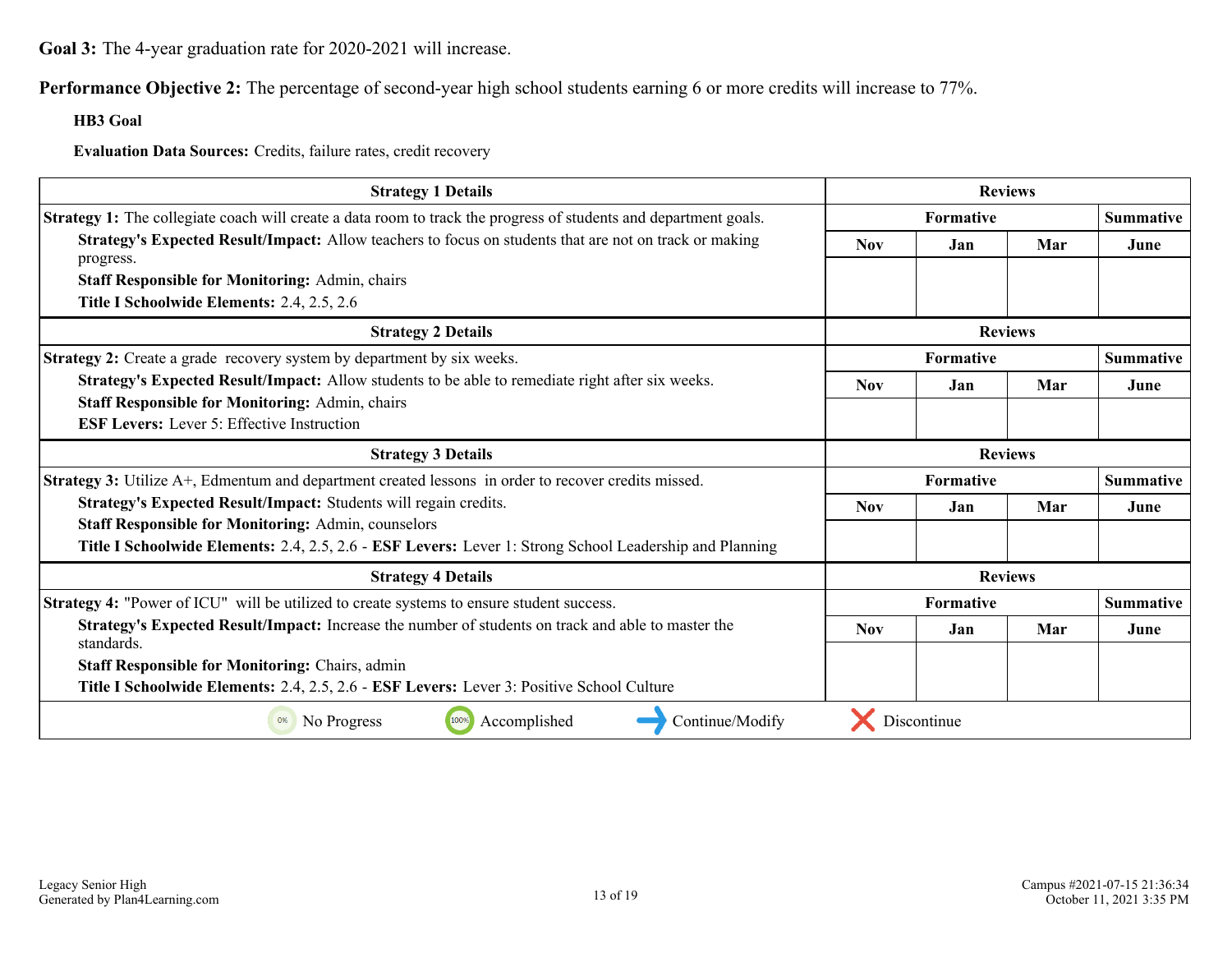**Performance Objective 3:** Utilize CCMR person to track and create opportunities for students to meet CCMR Requirements.

**HB3 Goal**

| <b>Strategy 1 Details</b>                                                                                                                    | <b>Reviews</b> |                  |     |                  |
|----------------------------------------------------------------------------------------------------------------------------------------------|----------------|------------------|-----|------------------|
| <b>Strategy 1:</b> Required college testing will be completed by students (TSI, SAT, ACT, and dual credit)                                   |                | <b>Formative</b> |     | <b>Summative</b> |
| 3 credits of Math/Eng, 9 credits of coherent courses, score of 3 or higher on AP exams, IBC certificates and SPED<br>graduation requirements | <b>Nov</b>     | Jan              | Mar | June             |
| Strategy's Expected Result/Impact: prepare students for college entry                                                                        |                |                  |     |                  |
| Staff Responsible for Monitoring: CCR coordinator, academic dean, counselors and campus principal                                            |                |                  |     |                  |
| Accomplished<br>Continue/Modify<br>No Progress                                                                                               |                | Discontinue      |     |                  |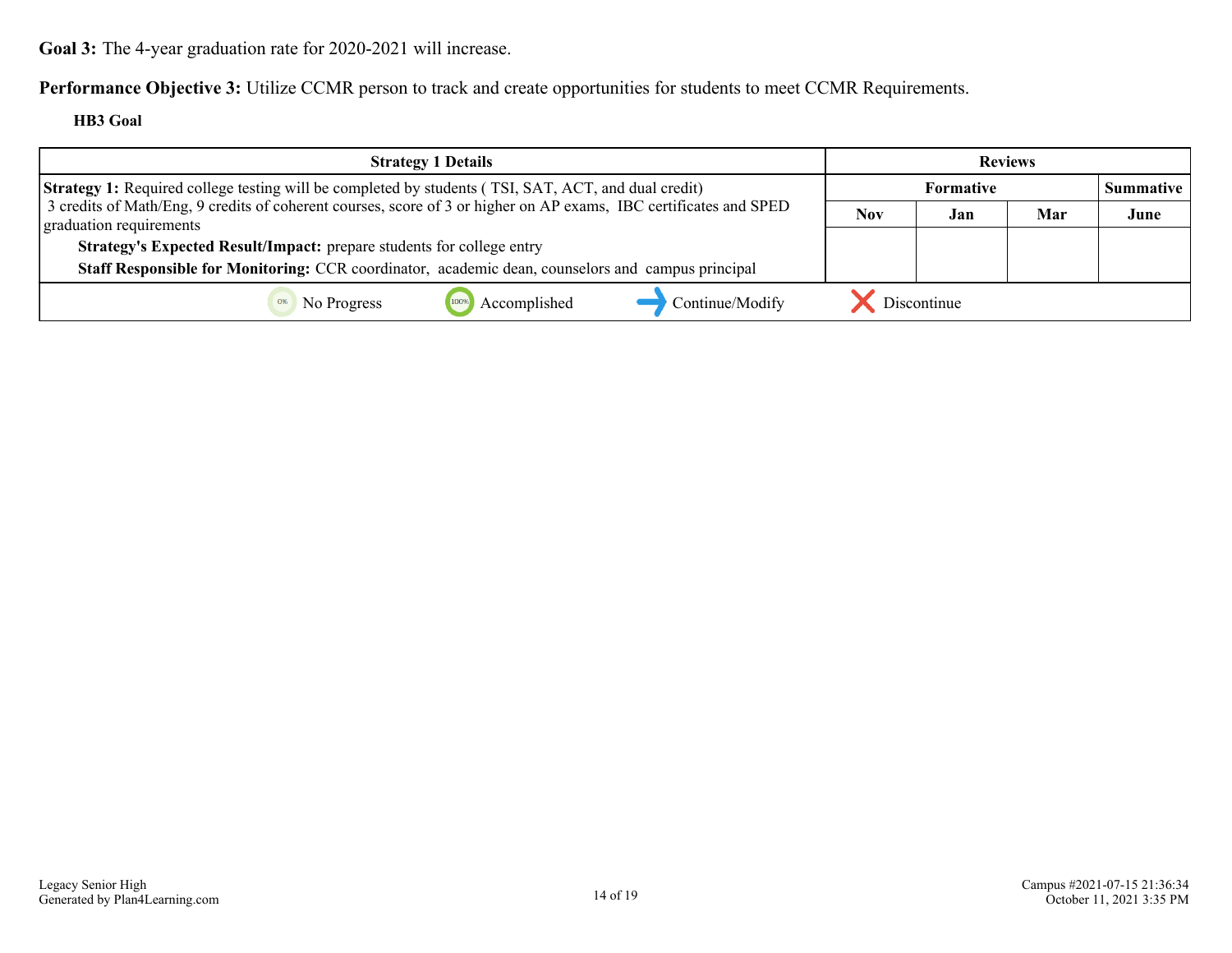Performance Objective 4: The four-year graduation rate will increase from <u>equal percent</u> for the graduating class of 2020 (reported in November 2021) to \_\_\_\_percent for the graduating class of 2022 (reported in November 2024).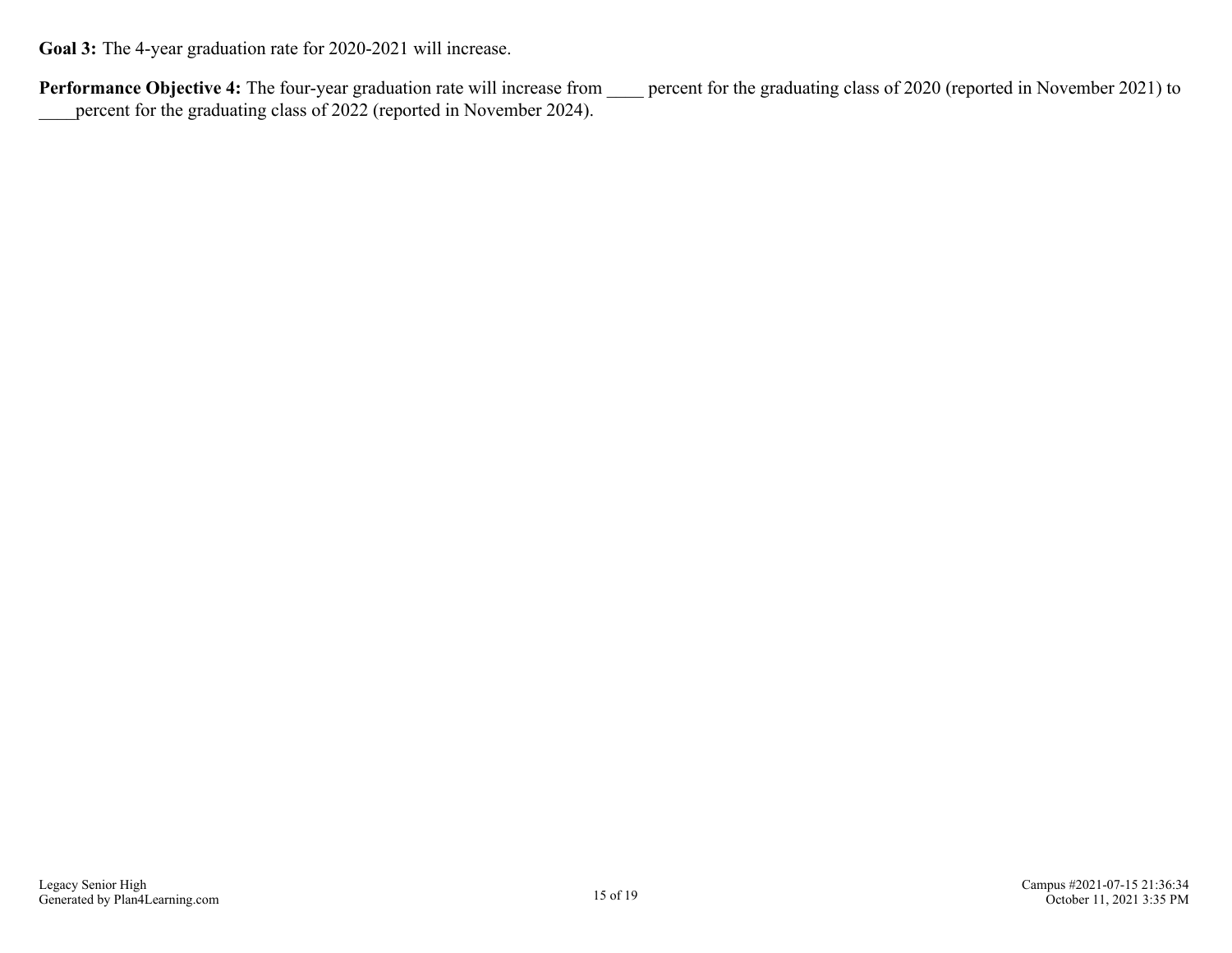<span id="page-15-0"></span>**Performance Objective 1:** Reduce the amount of time students spend out of the classroom due to disciplinary issues.

**Evaluation Data Sources:** Referrals

| <b>Strategy 1 Details</b>                                                                                                                                                                                                                                       | <b>Reviews</b>   |                               |     |                  |
|-----------------------------------------------------------------------------------------------------------------------------------------------------------------------------------------------------------------------------------------------------------------|------------------|-------------------------------|-----|------------------|
| <b>Strategy 1:</b> 100% of teachers will be trained and will implement the DSC.                                                                                                                                                                                 | <b>Formative</b> |                               |     | <b>Summative</b> |
| Strategy's Expected Result/Impact: Effective routines and procedures will create a well-managed<br>classroom.                                                                                                                                                   | <b>Nov</b>       | Jan                           | Mar | June             |
| <b>Staff Responsible for Monitoring: Admin</b>                                                                                                                                                                                                                  |                  |                               |     |                  |
| Title I Schoolwide Elements: 2.4, 2.5, 2.6 - TEA Priorities: Recruit, support, retain teachers and principals<br>- ESF Levers: Lever 1: Strong School Leadership and Planning, Lever 2: Effective, Well-Supported<br>Teachers, Lever 3: Positive School Culture |                  |                               |     |                  |
| <b>Strategy 2 Details</b>                                                                                                                                                                                                                                       | <b>Reviews</b>   |                               |     |                  |
| Strategy 2: The school resource officer will be visible inside and outside the school. Leadership (admin and                                                                                                                                                    |                  | Formative<br><b>Summative</b> |     |                  |
| counselors) will be visible on campus                                                                                                                                                                                                                           | <b>Nov</b>       | Jan                           | Mar | June             |
| <b>Strategy's Expected Result/Impact:</b> Students will be in class, not out in the hallways                                                                                                                                                                    |                  |                               |     |                  |
| Staff Responsible for Monitoring: leadership, campus officer                                                                                                                                                                                                    |                  |                               |     |                  |
| Accomplished<br>Continue/Modify<br>0%<br>No Progress<br>100%                                                                                                                                                                                                    |                  | Discontinue                   |     |                  |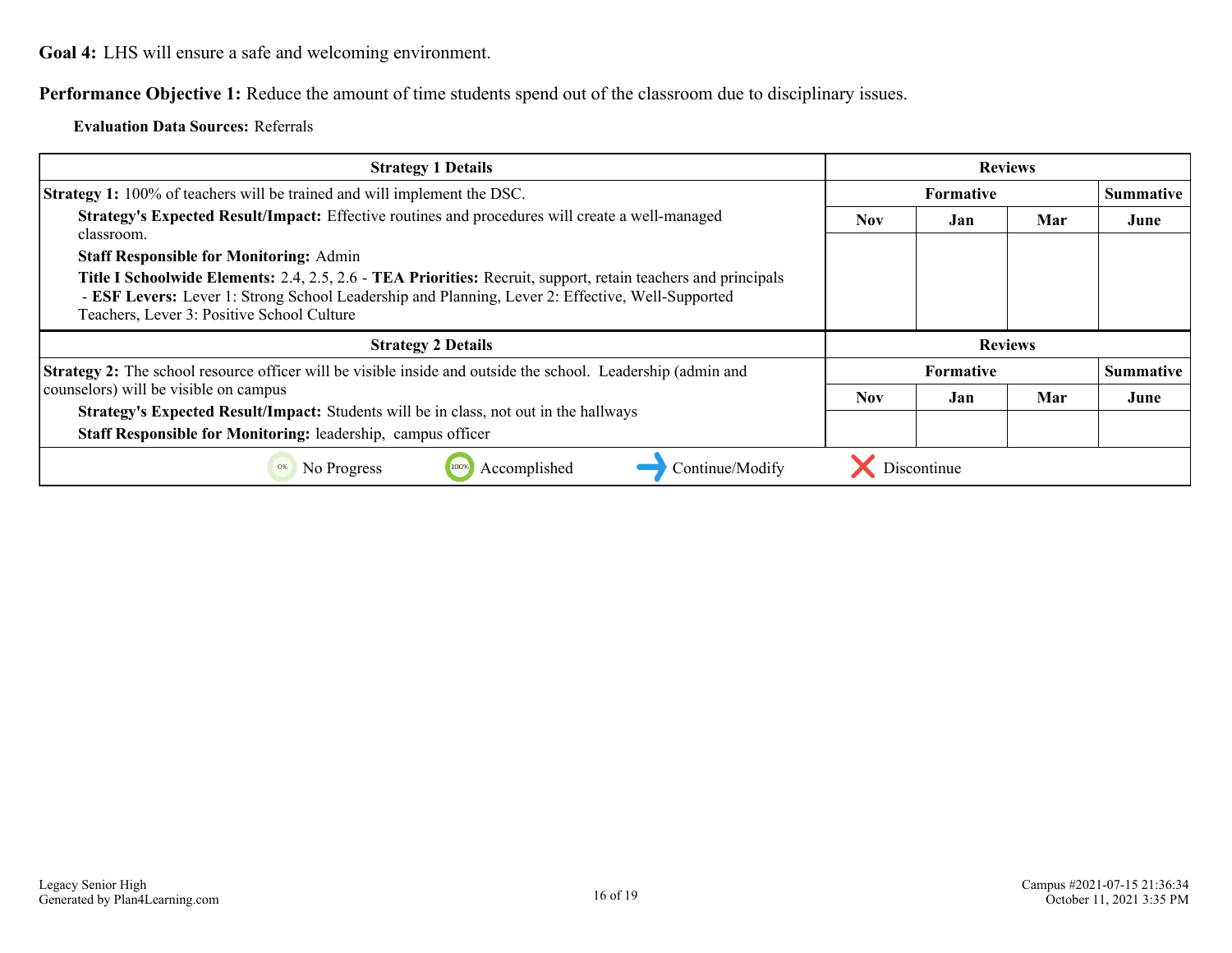### **Performance Objective 2:** Increase the number of opportunities for parental involvement

**Evaluation Data Sources:** Open House, PTA, Parent Meetings

| <b>Strategy 1 Details</b>                                                                                                                                                                                                  | <b>Reviews</b> |                                      |     |      |
|----------------------------------------------------------------------------------------------------------------------------------------------------------------------------------------------------------------------------|----------------|--------------------------------------|-----|------|
| <b>Strategy 1:</b> Lee High School will host an open house night for all parents hold community pep rallies, ESL night and                                                                                                 |                | <b>Formative</b>                     |     |      |
| AP/dual credit/EAS meetings                                                                                                                                                                                                | Nov.           | Jan                                  | Mar | June |
| Strategy's Expected Result/Impact: Meet teachers, open dialogue.                                                                                                                                                           |                |                                      |     |      |
| <b>Staff Responsible for Monitoring: Admin</b>                                                                                                                                                                             |                |                                      |     |      |
| Title I Schoolwide Elements: 2.4, 3.1, 3.2 - ESF Levers: Lever 3: Positive School Culture                                                                                                                                  |                |                                      |     |      |
| <b>Strategy 2 Details</b>                                                                                                                                                                                                  | <b>Reviews</b> |                                      |     |      |
| <b>Strategy 2:</b> Lee High School will have an admin and counselor in charge of parental engagement. These two will be<br>paid a stipend to host parent meetings, inform parents of title 1, and support at-risk students |                | <b>Summative</b><br><b>Formative</b> |     |      |
|                                                                                                                                                                                                                            |                | Jan                                  | Mar | June |
| Strategy's Expected Result/Impact: Increase parental involvement                                                                                                                                                           |                |                                      |     |      |
| <b>Staff Responsible for Monitoring: Admin</b>                                                                                                                                                                             |                |                                      |     |      |
| Title I Schoolwide Elements: 3.1, 3.2 - ESF Levers: Lever 3: Positive School Culture                                                                                                                                       |                |                                      |     |      |
| <b>Funding Sources:</b> $-211$ Title 1 $-$ \$8,500                                                                                                                                                                         |                |                                      |     |      |
| Continue/Modify<br>Accomplished<br>No Progress<br>0%                                                                                                                                                                       |                | Discontinue                          |     |      |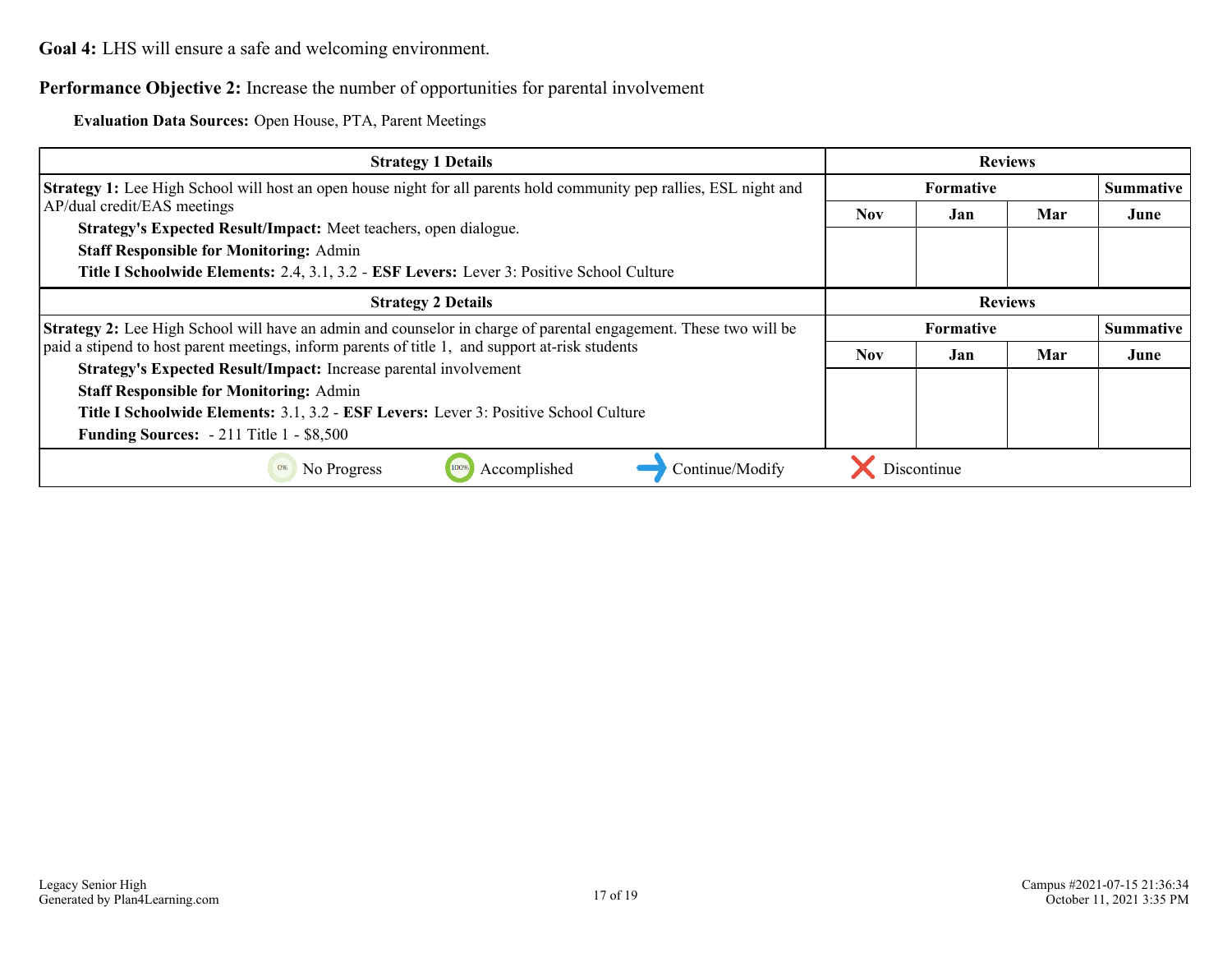**Performance Objective 3:** LHS will utilize communities in school and XY zone to connect all students including At-Risk , ELL and Special Ed students to provide resources for families in need.

**Evaluation Data Sources:** Number of students in the program.

| <b>Strategy 1 Details</b>                                                                                        |                 | <b>Reviews</b>   |             |                    |      |
|------------------------------------------------------------------------------------------------------------------|-----------------|------------------|-------------|--------------------|------|
| <b>Strategy 1:</b> Counselors and school staff will connect students to CIS as they learn the needs of students. |                 | <b>Formative</b> |             | <b>Summative</b> 1 |      |
| Strategy's Expected Result/Impact: Provide basic needs to parents.                                               |                 | Nov              | Jan         | Mar                | June |
| <b>Staff Responsible for Monitoring: Admin</b>                                                                   |                 |                  |             |                    |      |
| Title I Schoolwide Elements: 3.2 - ESF Levers: Lever 3: Positive School Culture                                  |                 |                  |             |                    |      |
| Accomplished<br>No Progress                                                                                      | Continue/Modify |                  | Discontinue |                    |      |